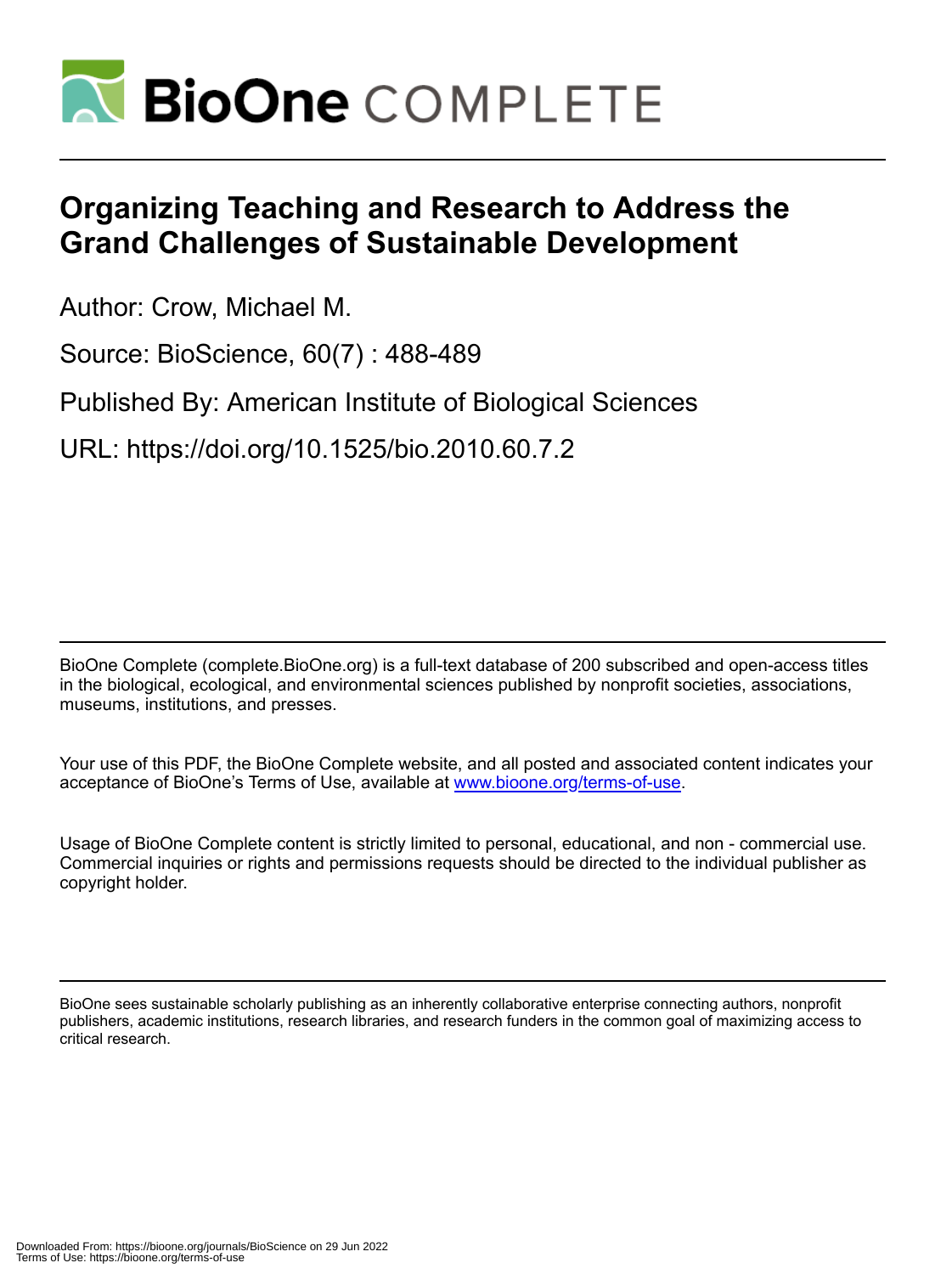## Organizing Teaching and Research to Address the Grand Challenges of Sustainable Development

MICHAEL M. CROW

Academic culture has not evolved sufficiently in its ability to mount adequate responses at scale and in real time to the progressively accelerating complexity that marks contemporary life. This lack of adaptive capacity is nowhere more evident than in the institutional posture of our research universities when they are confronted by the need to address grand challenges—one need only think of global climate change, air and water pollution, overpopulation, hunger and poverty, extinction of species, exhaustion of natural resources, and destruction of ecosystems. A response commensurate to these problems will require that we advance research on sustainable development, by which I mean the efforts we must undertake to balance the generation of wealth with continuously enhanced environmental quality and social well-being. Building the capacity of our colleges and universities to respond to the challenges of sustainable development thus requires that we rethink our academic institutions.

Even before the advent of organized science and the formation of the modern research university, our intellectual progenitors understood the need to think at scale and across time. Four centuries of scientific focus on the ever-narrower and more fundamental secrets of nature have seemingly impaired our ability to do so. Our narrowing focus has also diminished our ability to construe teaching and research between and among the disciplines. Meanwhile, through our increasingly sophisticated manipulation of limited knowledge, coupled with brute force and an astonishing measure of hubris, our species has shaped a world that in all likelihood cannot sustain our collective standard of living.

Our potential to attain a conception of research sufficiently expansive to address the challenges of sustainability requires that we recalibrate the structure and practices of our academic institutions. Although American research universities retain their global dominance in discovery, innovation, and creativity, their adaptive capacity is threatened by progressive ossification. As I use the term, "ossification" refers to the preponderant lack of innovation in the organization and practices of our colleges and universities. This structural ossification perpetuates longstanding "design flaws" and encourages the institutionalization of new organizational impediments to institutional evolution.

Rather than exploring new paradigms for inquiry, academic culture too often restricts its focus to existing organizational models. Perhaps the most obvious symptom of ossification is the perpetuation of the disciplinebased departmental structure that we now take for granted. Entrenchment in disciplinary silos undermines our drive to develop formal languages comprehensible to practitioners of other disciplines. The lack of innovation in the configurations of our colleges and universities is matched by insufficient differentiation between distinct categories of institutions. Research-grade universities are one of many institutional types in American higher education, but even such institutions must develop distinctly different competencies if we are to have a robust national system of innovation.

Academic culture assumes that our research enterprises are somehow inherently calibrated to not only promote discovery but also to seek knowledge with purpose, and to link that useful knowledge with action for the common good. Instead, our universities too often perpetuate an inwardly focused academic culture that privileges the pursuit of new

knowledge, with little concern for its purpose and application. While we valorize the discovery of the unknown by individual scientists, we attach less prestige to collaborative endeavors that target real-world problems, and to team participation in projects that accomplish assessment, assimilation, synthesis, implementation, and application. Scientific research conducted with application and social context in mind—outcome-driven science, or science with purpose should be granted equal accord with fundamental research.

As president of Arizona State University (ASU), I have led an effort to reconceptualize the youngest of the roughly one hundred major research institutions in the United States through a comprehensive "design process." This reconceptualization represents an effort to pioneer the foundational model for what we term the "New American University"—an egalitarian institution committed to academic excellence, inclusiveness to a broad demographic, and maximum societal impact—but also constitutes a reexamination of academic operations and organization. Our objective has been to accelerate a process of institutional evolution that might otherwise have taken more than a quarter-century and compress it into a single decade (2002–2012). Sustainability is at the core of this conception, not simply because interdisciplinary research on human-dominated environmental systems has long been one of the strengths of the university, but because we deemed it an implicit institutional commitment.

With the establishment of the Global Institute of Sustainability (GIOS) in 2004 and the first-of-its-kind School of Sustainability three years later, ASU has positioned itself in the vanguard of interdisciplinary research